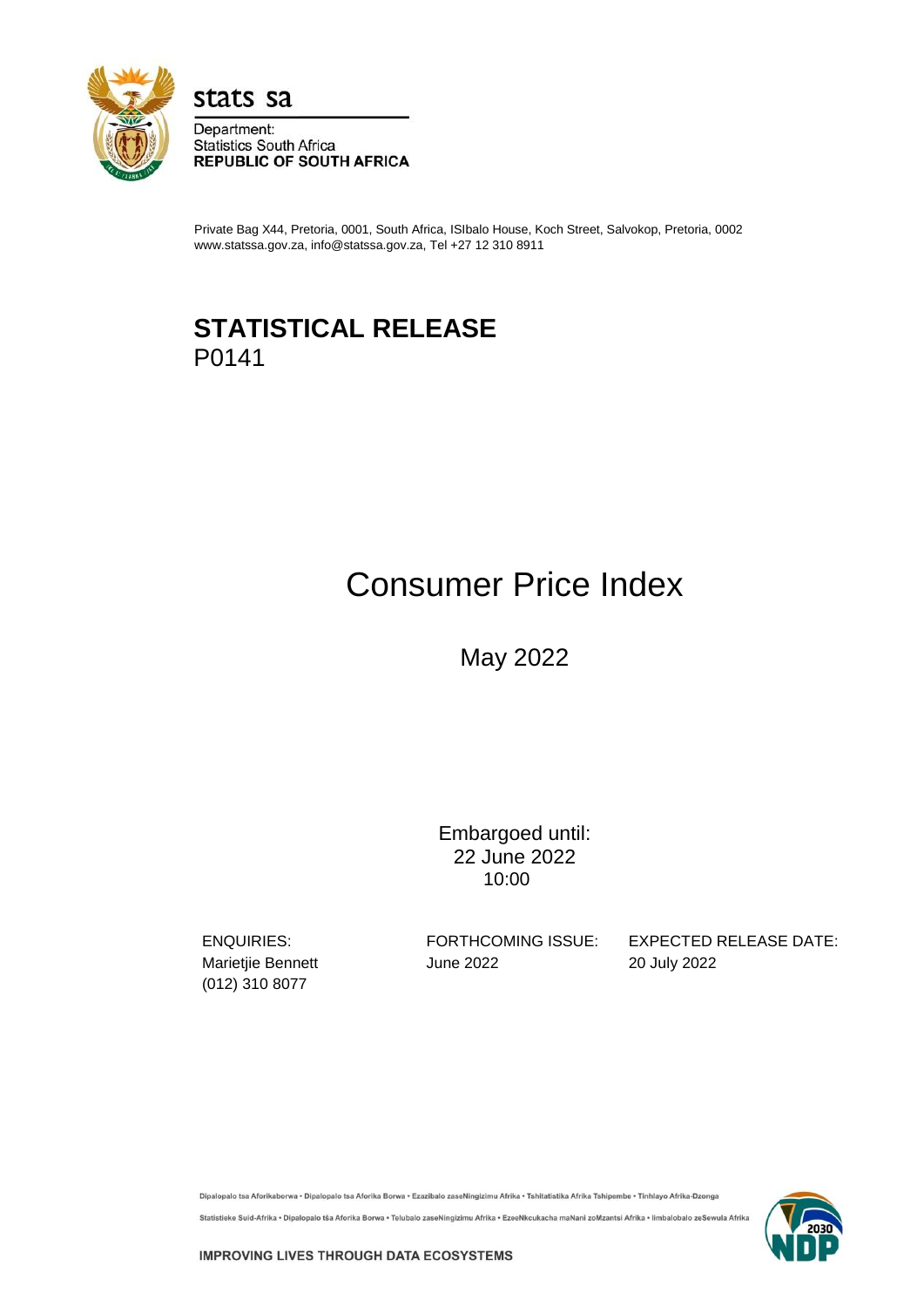## **CONTENTS**

| Table C - Contributions of the different groups to the annual percentage change in the CPI headline 7   |  |
|---------------------------------------------------------------------------------------------------------|--|
| Table D - Contributions of the different groups to the monthly percentage change in the CPI headline  7 |  |
|                                                                                                         |  |
|                                                                                                         |  |
|                                                                                                         |  |
|                                                                                                         |  |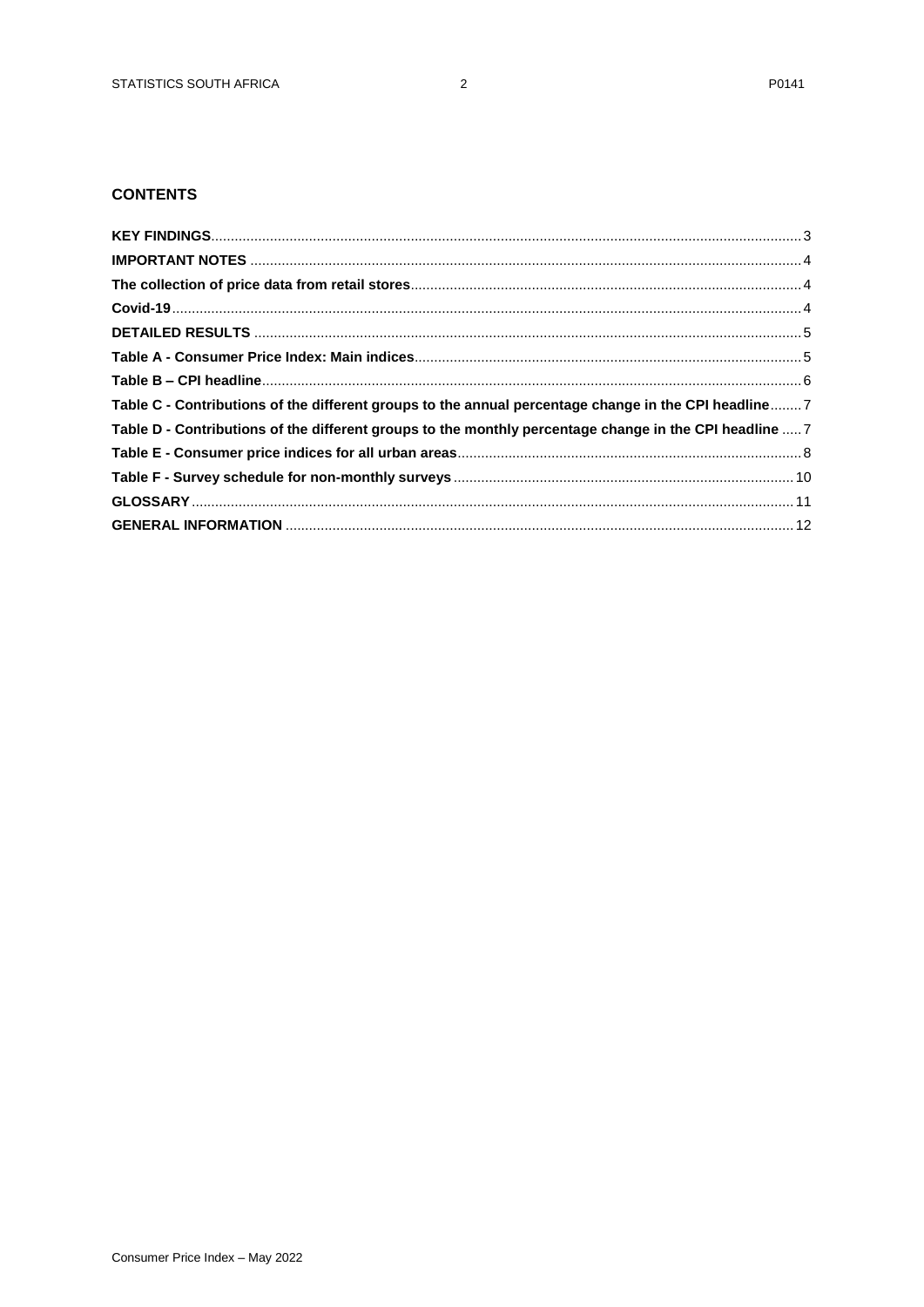## <span id="page-2-0"></span>**KEY FINDINGS**

#### **Headline consumer price index (CPI for all urban areas)**

Annual consumer price inflation was 6,5% in May 2022, up from 5,9% in April 2022. This is the highest rate since January 2017 when the rate was 6,6%. The consumer price index increased by 0,7% month-on-month in May 2022.

The main contributors to the 6,5% annual inflation rate were food and non-alcoholic beverages; housing and utilities; transport; and miscellaneous goods and services.

Food and non-alcoholic beverages increased by 7,6% year-on-year, and contributed 1,3 percentage points to the total CPI annual rate of 6,5%.

Housing and utilities increased by 4,9% year-on-year, and contributed 1,2 percentage points.

Transport increased by 15,7% year-on-year, and contributed 2,1 percentage points.

Miscellaneous goods and services increased by 3,9% year-on-year, and contributed 0,6 of a percentage point.

In May the annual inflation rate for goods was 9,5%, up from 8,5% in April; and for services it was 3,6%, up from 3,5% in April.

**Note**: Not all items in the CPI are surveyed every month. Table F shows the survey schedule for items that are not surveyed monthly.

 **Risenga Maluleke**

 **Statistician-General**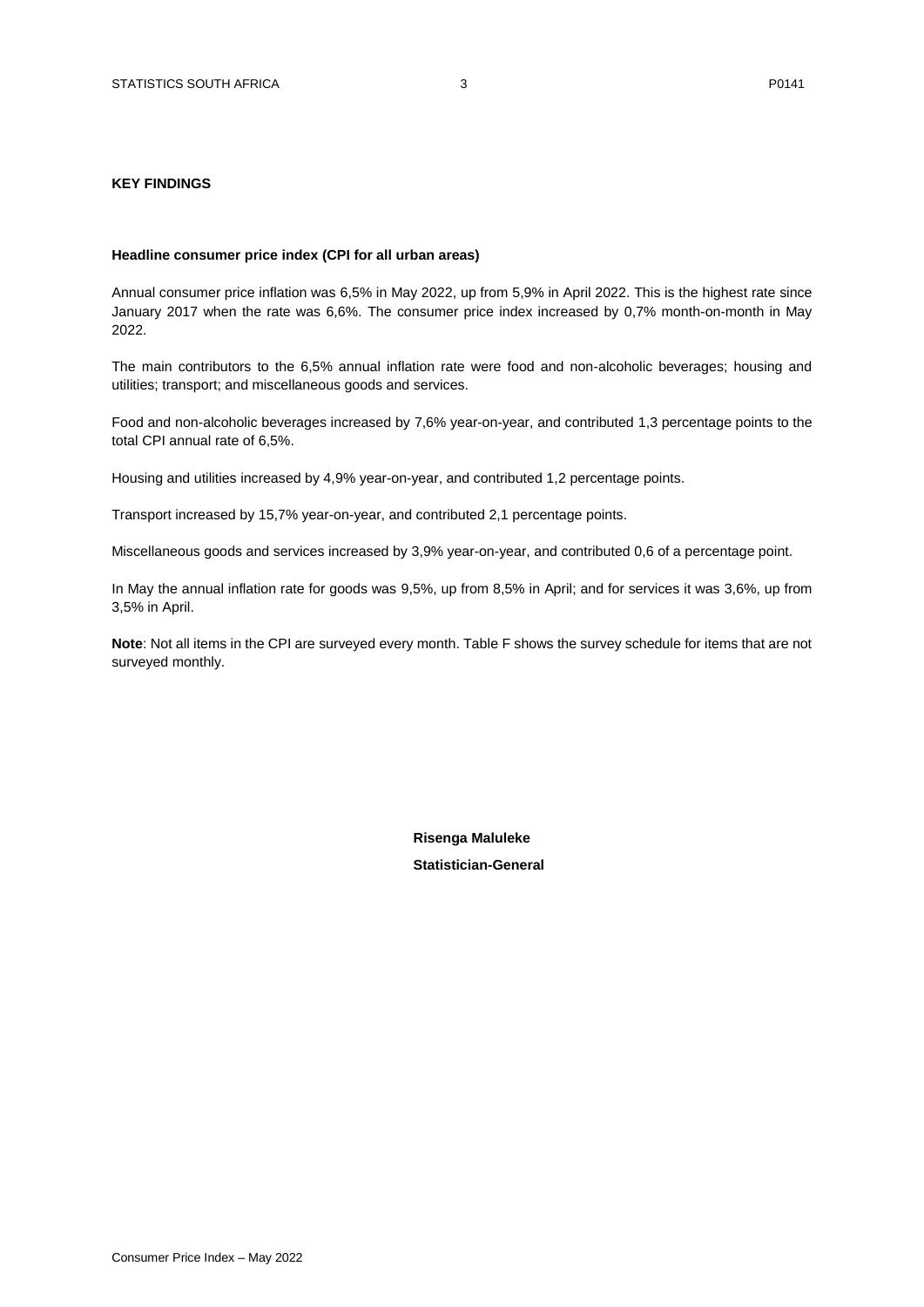#### <span id="page-3-0"></span>**IMPORTANT NOTES**

#### <span id="page-3-1"></span>**The collection of price data from retail stores**

Stats SA obtains prices from retailers through fieldwork collection and online collection. The paper forms used by fieldworkers are being replaced by tablets, which provide a custom application that includes quality control and management modules. The new collection method for fieldwork is expected to improve the quality and speed of data collection and processing.

#### <span id="page-3-2"></span>**Covid-19**

Resulting from COVID-19 health protocols, retail-based prices recorded across all regions (including online prices) have been pooled to create national average price changes which are then applied to each elementary index at a regional level. This means that the geographic index (including total country) changes will, in the main, vary according to different weights and not different price changes.

From June 2022 prices collected in the different regions will be used in those regions only and will no longer be pooled to create national average price changes.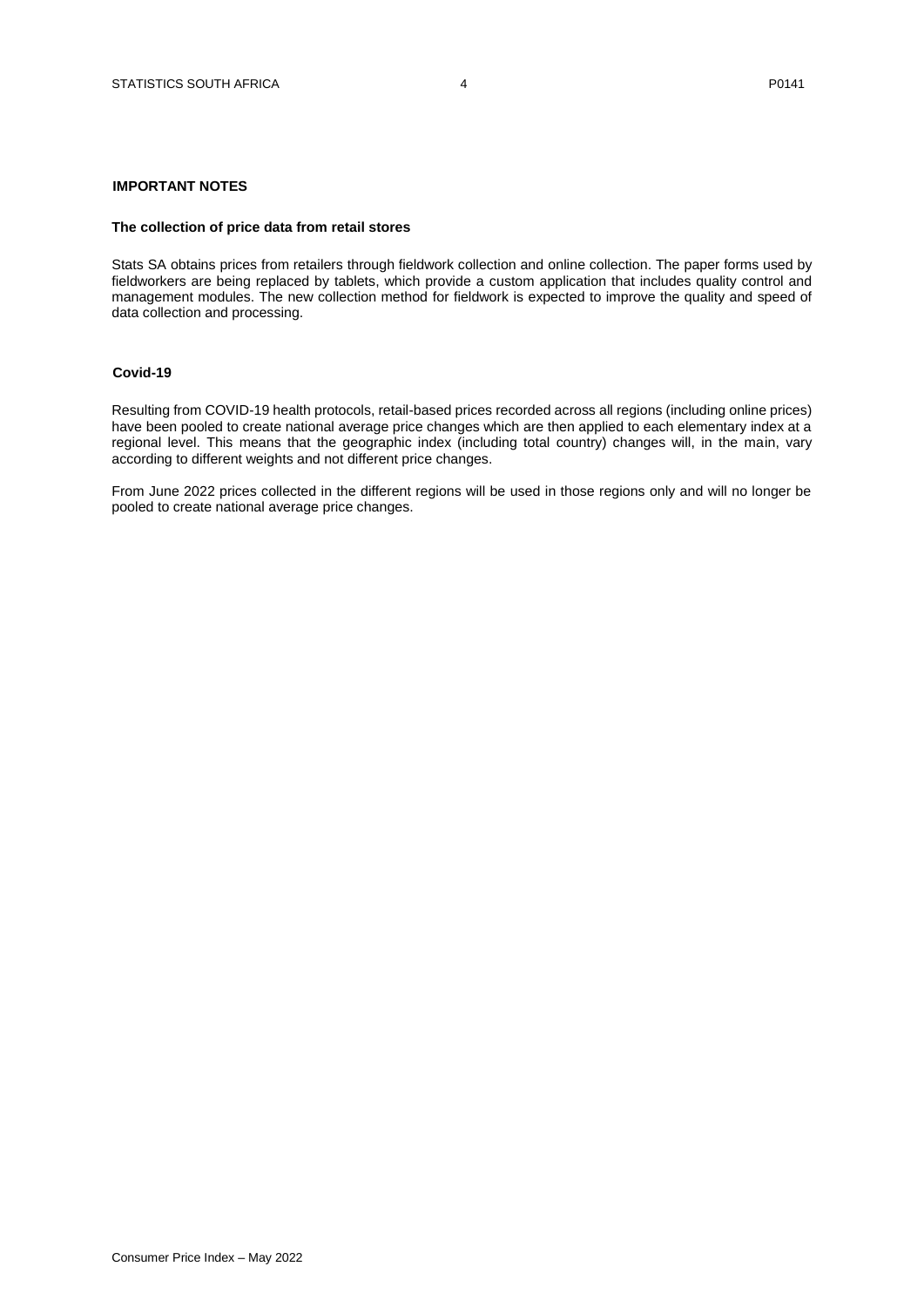## <span id="page-4-0"></span>**DETAILED RESULTS**

#### <span id="page-4-1"></span>**Table A - Consumer Price Index: Main indices**

#### **Unless otherwise stated the table refers to all urban areas.**

|                          |                                                                   | Weight              |              | Index (Dec 2021=100) | Percentage change |                |                 |                 |
|--------------------------|-------------------------------------------------------------------|---------------------|--------------|----------------------|-------------------|----------------|-----------------|-----------------|
|                          | Group                                                             |                     |              | <b>May 2021</b>      | Apr 2022          | May 2022       | May 2022        | <b>May 2022</b> |
|                          |                                                                   |                     |              |                      |                   |                | vs.<br>Apr 2022 | vs.<br>May 2021 |
| All items (CPI Headline) |                                                                   |                     | 100.00       | 96,8                 | 102,4             | 103,1          | 0.7             | 6,5             |
|                          | CPI excluding food and NAB, fuel and energy                       |                     | 74,40        | 98,1                 | 101,9             | 102,1          | 0,2             | 4,1             |
| <b>Trimmed mean</b>      |                                                                   |                     |              | 97,7                 | 102,0             | 102,6          | 0,6             | 5,0             |
| Analytical               | CPI for all goods                                                 |                     | 48,68        | 95,5                 | 103,3             | 104,6          | 1,3             | 9,5             |
| series                   | CPI for durable goods                                             |                     | 7,59         | 97,9                 | 102,1             | 102,5          | 0,4             | 4,7             |
|                          | CPI for semi-durable goods                                        |                     | 5,38         | 99,1                 | 101,0             | 101,5          | 0,5             | 2,4             |
|                          | CPI for non-durable goods                                         |                     | 35,71        | 94,5                 | 103,8             | 105,4          | 1,5             | 11,5            |
|                          | <b>CPI for services</b>                                           |                     | 51,32        | 98,1                 | 101,5             | 101,6          | 0,1             | 3,6             |
|                          | <b>CPI for administered prices</b>                                | Total               | 16,42        | 91,2                 | 103,6             | 104,3          | 0,7             | 14,4            |
|                          |                                                                   | Regulated           | 11,89        | 88,6                 | 104,0             | 104,9          | 0,9             | 18,4            |
|                          |                                                                   | Not regulated       | 4,53         | 99,0                 | 102,7             | 102,7          | 0,0             | 3,7             |
|                          | <b>CPI excluding administered</b><br>prices                       |                     | 83,78        | 98,0                 | 102,2             | 102,8          | 0,6             | 4,9             |
|                          | <b>CPI for administered prices</b><br>excluding fuel and paraffin |                     | 11.54        | 94,5                 | 101,1             | 101.1          | 0.0             | 7,0             |
|                          | <b>CPI excluding food and NAB</b>                                 |                     | 82,86        | 96,6                 | 102,3             | 102,6          | 0,3             | 6,2             |
|                          | <b>CPI excluding fuel</b>                                         |                     | 95,17        | 97,6                 | 102,0             | 102,6          | 0,6             | 5,1             |
|                          | <b>CPI excluding food and NAB</b><br>and fuel                     |                     | 78,03        | 97,5                 | 101,8             | 102,0          | 0,2             | 4,6             |
|                          | <b>CPI excluding housing</b>                                      |                     | 75,51        | 97,1                 | 103,0             | 103,9          | 0.9             | 7,0             |
|                          | CPI excluding fuel and<br>energy                                  |                     | 91,54        | 98,1                 | 102,1             | 102,7          | 0,6             | 4,7             |
|                          | <b>CPI excluding energy</b>                                       |                     | 96,37        | 97,2                 | 102,5             | 103,2          | 0,7             | 6,2             |
|                          | <b>CPI excluding owners'</b>                                      |                     |              |                      |                   |                |                 |                 |
|                          | equivalent rent                                                   |                     | 87,00        | 96,7                 | 102,7             | 103,4          | 0,7             | 6,9             |
|                          | <b>CPI for pensioners</b>                                         |                     |              | 96,6                 | 102,3             | 102,9          | 0,6             | 6,5             |
| Geographic<br>indices    | CPI for total country                                             |                     | 100,00       | 96,8                 | 102,5             | 103,2          | 0,7             | 6,6             |
|                          | <b>CPI for rural areas</b>                                        |                     | 12,26        | 97,0                 | 102,8             | 104,0          | 1,2             | 7,2             |
|                          | <b>CPI per province</b>                                           | <b>Western Cape</b> | 17,21        | 96,9                 | 102,2             | 102.8          | 0.6             | 6,1             |
|                          |                                                                   | <b>Eastern Cape</b> | 8,03         | 96,8                 | 102,7             | 103,4          | 0,7             | 6,8             |
|                          |                                                                   | Northern Cape       | 1,93         | 96,4                 | 102,3             | 103,0          | 0,7             | 6,8             |
|                          |                                                                   | <b>Free State</b>   | 5,95         | 97,2                 | 102,5             | 103.2          | 0.7             | 6,2             |
|                          |                                                                   | KwaZulu-Natal       | 12,68        | 96,9                 | 102,5             | 103,3          | 0,8             | 6,6             |
|                          |                                                                   | <b>North West</b>   | 5,31         | 96,6                 | 102,4             | 103,2          | 0,8<br>0.7      | 6,8             |
|                          |                                                                   | Gauteng             | 36.29        | 96,8<br>96,9         | 102.4<br>102,5    | 103.1<br>103,3 | 0,8             | 6,5             |
|                          |                                                                   | Mpumalanga          | 6,89<br>5,71 |                      | 103,0             |                |                 | 6,6             |
| <b>Deciles</b>           | CPI per expenditure decile                                        | Limpopo<br>1        | 0,48         | 96,9<br>96,4         | 102,4             | 103,9<br>104.1 | 0,9<br>1.7      | 7,2<br>8,0      |
|                          |                                                                   | 2                   | 1,10         | 96,7                 | 102,4             | 103,9          | 1,5             | 7,4             |
|                          |                                                                   | 3                   | 1,85         | 96,9                 | 102,2             | 103,5          | 1,3             | 6,8             |
|                          |                                                                   | 4                   | 2,78         | 97,0                 | 102,1             | 103,1          | 1,0             | 6,3             |
|                          |                                                                   | 5                   | 3,88         | 97,1                 | 102,0             | 103,0          | 1,0             | 6,1             |
|                          |                                                                   | 6                   | 5,58         | 97,2                 | 102,0             | 102,8          | 0,8             | 5,8             |
|                          |                                                                   | 7                   | 7,90         | 96,9                 | 102,1             | 102,9          | 0,8             | 6,2             |
|                          |                                                                   | 8                   | 11,27        | 96,7                 | 102,2             | 103,0          | 0,8             | 6,5             |
|                          |                                                                   | 9                   | 16,45        | 96,7                 | 102,5             | 103,1          | 0,6             | 6,6             |
|                          |                                                                   | 10                  | 48,71        | 96,8                 | 102,6             | 103,1          | 0,5             | 6,5             |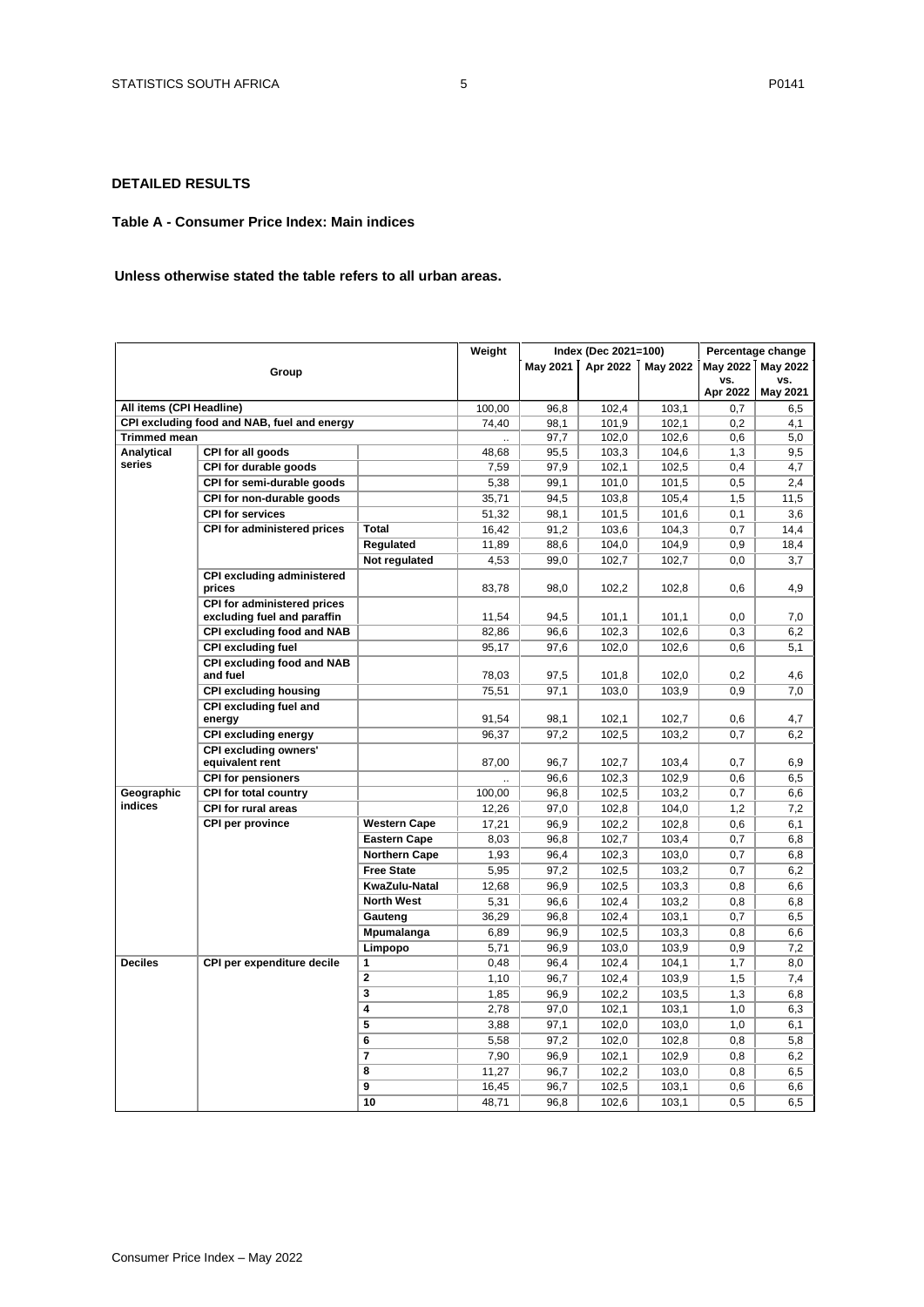## <span id="page-5-0"></span>**Table B – CPI headline**

## **Table B1 - CPI headline index numbers (Dec 2021=100)**

| Year | Jan   | Feb   | Mar   | Apr   | May   | Jun  | Jul  | Aug       | Sep  | Oct  | Nov             | Dec      | Average <sup>1</sup> |
|------|-------|-------|-------|-------|-------|------|------|-----------|------|------|-----------------|----------|----------------------|
| 2018 | 84,5  | 85,2  | 85,5  | 86,2  | 86,3  | 86,6 | 87,4 | 87,3      | 87,7 | 88.7 | 88,2            | 88.      | 86,8                 |
| 2019 | 87,9  | 88,6  | 89,4  | 89,9  | 90,2  | 90,5 | 90,8 | 91,1      | 91,3 | 91.3 | 91<br>$\cdot$ 4 | 91,6     | 90,3                 |
| 2020 | 91,9  | 92,8  | 93,1  | 92,6  | 92,0  | 92,5 | 93,7 | 93,9      | 94,0 | 94.3 | 94,3            | 94,4     | 93,3                 |
| 2021 | 94,8  | 95,4  | 96,1  | 96,7  | 96,8  | 97,0 | 98,1 | 98,5      | 98,7 | 99,0 | 99,4            | 100,0    | 97,5                 |
| 2022 | 100,2 | 100.8 | 101.8 | 102.4 | 103.1 |      |      | $\cdot$ . |      |      | $\cdots$        | $\cdots$ |                      |

**Table B2 - CPI headline year-on-year rates**

| Year | Jan | Feb | Mar | Apr | May | Jun       | Jul       | Aug      | Sep | Oct           | Nov       | Dec       | Average <sup>1</sup> |
|------|-----|-----|-----|-----|-----|-----------|-----------|----------|-----|---------------|-----------|-----------|----------------------|
| 2018 | 4.4 | 4,0 | 3,8 | 4.5 | 4.4 | 4,6       | 5,1       | 4.9      | 4.9 | $5,^{\prime}$ | 5,2       | 4.5       | 4,7                  |
| 2019 | 4,0 | 4,1 | 4,5 | 4.4 | 4,5 | 4,5       | 4,0       | 4,3      | 4.1 | 3,7           | 3,6       | 4,0       | 4,1                  |
| 2020 | 4,5 | 4,6 | 4.  | 3,0 | 2.1 | 2,2       | 3,2       | 3,1      | 3,0 | 3,3           | 3,2       | 3,1       | 3,3                  |
| 2021 | 3,2 | 2.9 | 3,2 | 4.4 | 5,2 | 4,9       | 4,6       | 4,9      | 5,0 | 5,0           | 5,5       | 5,9       | 4,5                  |
| 2022 | 5,7 | 5.7 | 5,9 | 5,9 | 6,5 | $\cdot$ . | $\cdot$ . | $\cdots$ |     | $\cdots$      | $\cdot$ . | $\cdot$ . | $\cdot$ .            |

<sup>1</sup> Annual average.



## **Figure 1 - CPI headline index numbers and year-on-year rates**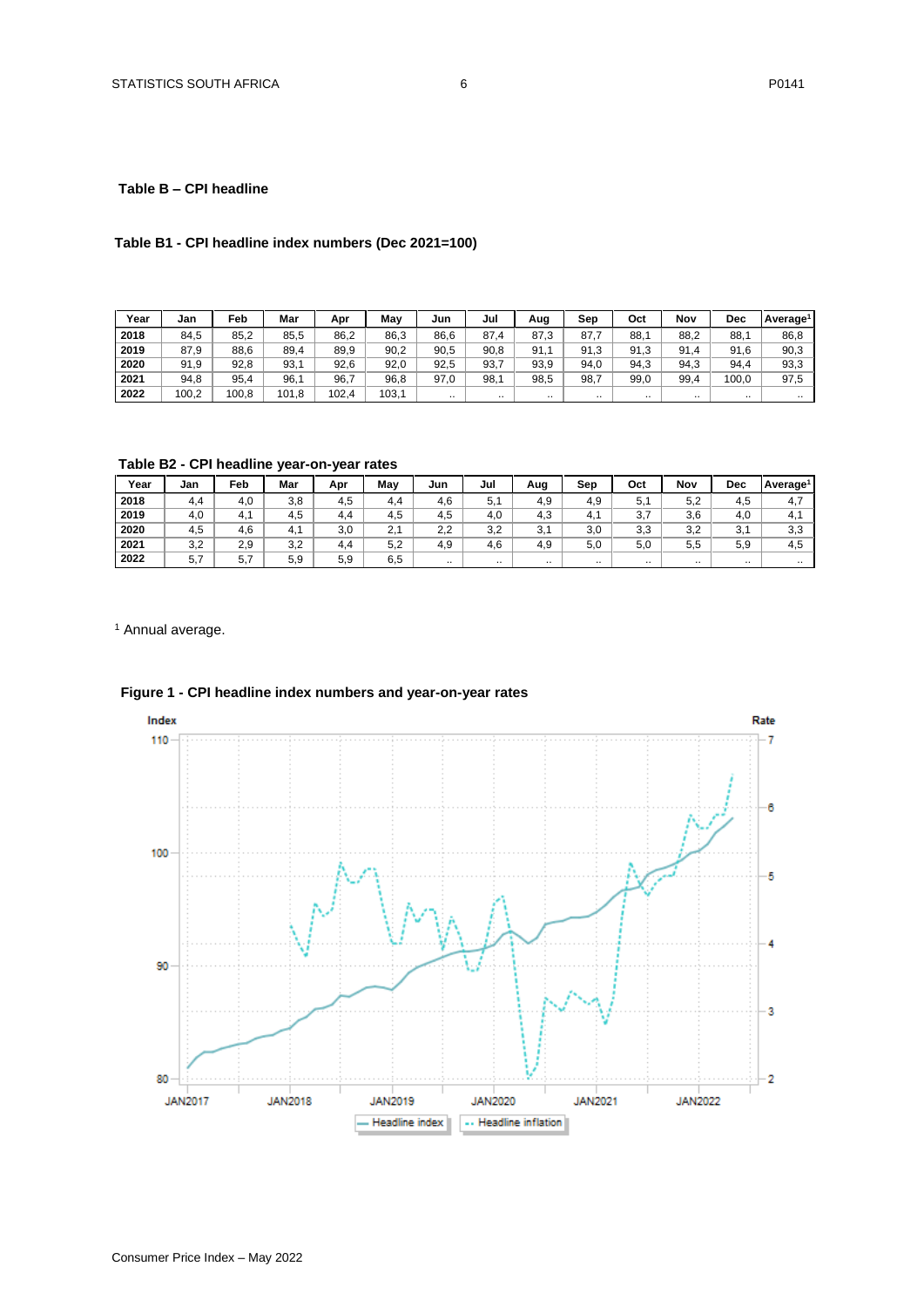## <span id="page-6-0"></span>**Table C - Contributions of the different groups to the annual percentage change in the CPI headline**

|                                        | Contribution |                 |  |  |  |
|----------------------------------------|--------------|-----------------|--|--|--|
| Group                                  | Apr 2022     | <b>May 2022</b> |  |  |  |
| Food and non-alcoholic beverages       | 1,0          | 1,3             |  |  |  |
| Alcoholic beverages and tobacco        | 0,4          | 0,4             |  |  |  |
| <b>Clothing and footwear</b>           | 0,1          | 0,1             |  |  |  |
| <b>Housing and utilities</b>           | 1,2          | 1,2             |  |  |  |
| <b>Household contents and services</b> | 0,1          | 0,2             |  |  |  |
| Health                                 | 0,1          | 0,1             |  |  |  |
| <b>Transport</b>                       | 2,0          | 2,1             |  |  |  |
| <b>Recreation and culture</b>          | 0,1          | 0,1             |  |  |  |
| Education                              | 0,1          | 0,1             |  |  |  |
| <b>Restaurants and hotels</b>          | 0,2          | 0,2             |  |  |  |
| Miscellaneous goods and services       | 0,6          | 0,6             |  |  |  |
| Residual                               | 0,0          | 0,1             |  |  |  |
| All Items                              | 5,9          | 6,5             |  |  |  |

## <span id="page-6-1"></span>**Table D - Contributions of the different groups to the monthly percentage change in the CPI headline**

| Group                            | <b>Contribution</b> |          |  |  |  |
|----------------------------------|---------------------|----------|--|--|--|
|                                  | Apr 2022            | May 2022 |  |  |  |
| Food and non-alcoholic beverages | 0,1                 | 0,4      |  |  |  |
| <b>Transport</b>                 | 0,2                 | 0,1      |  |  |  |
| Miscellaneous goods and services | 0,1                 | 0,0      |  |  |  |
| Residual                         | 0,2                 | 0,2      |  |  |  |
| All Items                        | 0,6                 | 0,7      |  |  |  |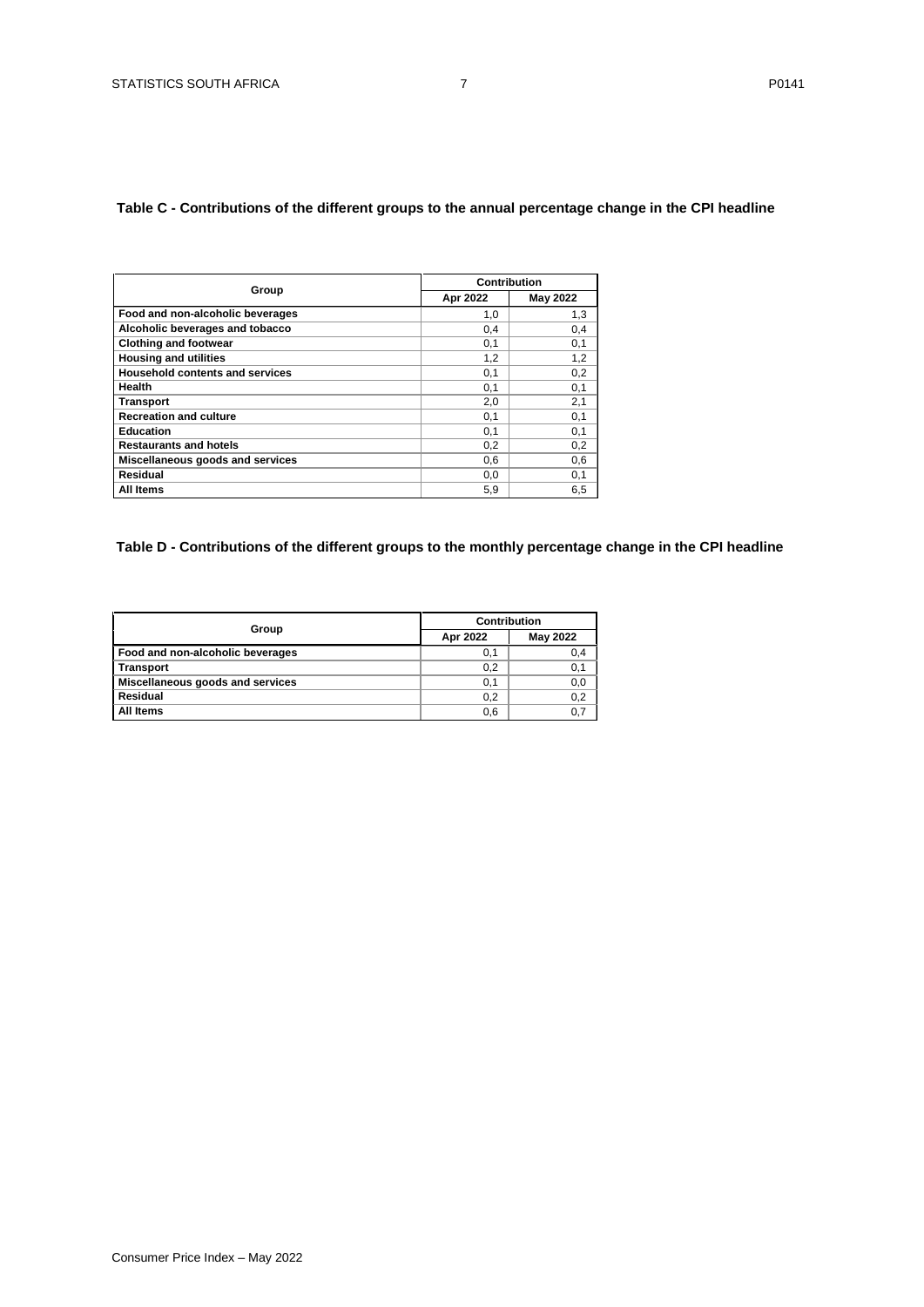## <span id="page-7-0"></span>**Table E - Consumer price indices for all urban areas**

|                             |                                              |                                   | Weight |          | Index (Dec 2021=100) |          |                 | Percentage change |
|-----------------------------|----------------------------------------------|-----------------------------------|--------|----------|----------------------|----------|-----------------|-------------------|
|                             | Group                                        |                                   |        | May 2021 | Apr 2022             | May 2022 | <b>May 2022</b> | <b>May 2022</b>   |
|                             |                                              |                                   |        |          |                      |          | vs.             | VS.               |
|                             |                                              |                                   |        |          |                      |          | Apr 2022        | May 2021          |
| All items (CPI<br>Headline) |                                              |                                   | 100,00 | 96,8     | 102,4                | 103,1    | 0,7             | 6,5               |
| <b>Food and</b>             |                                              |                                   | 17,14  | 97,9     | 103,1                | 105,3    | 2,1             | 7,6               |
| non-                        | Food                                         |                                   | 15,30  | 97,8     | 103,1                | 105.4    | 2,2             | 7,8               |
| alcoholic                   |                                              | <b>Processed</b>                  | 8,57   | 97,4     | 103,7                | 106,5    | 2,7             | 9,3               |
| beverages                   |                                              | <b>Unprocessed</b>                | 6,73   | 98,2     | 102,5                | 104,4    | 1,9             | 6,3               |
|                             |                                              | <b>Bread and</b>                  |        |          |                      |          |                 |                   |
|                             |                                              | cereals                           | 3,16   | 99,2     | 104,0                | 107,5    | 3,4             | 8,4               |
|                             |                                              | <b>Meat</b>                       | 5,42   | 95,9     | 102,9                | 104,9    | 1,9             | 9,4               |
|                             |                                              | <b>Fish</b>                       | 0,40   | 98,4     | 103,3                | 104,5    | 1,2             | 6,2               |
|                             |                                              | Milk, eggs and                    |        |          |                      |          |                 |                   |
|                             |                                              | cheese                            | 2,53   | 99,8     | 101,8                | 103,6    | 1,8             | 3,8               |
|                             |                                              | Oils and fats                     | 0,45   | 95,3     | 109,8                | 120.9    | 10,1            | 26.9              |
|                             |                                              | <b>Fruit</b>                      | 0,33   | 96,7     | 100,0                | 98,7     | $-1,3$          | 2,1               |
|                             |                                              | Vegetables                        | 1,27   | 101,5    | 103,1                | 105.1    | 1,9             | 3.5               |
|                             |                                              | Sugar, sweets<br>and desserts     | 0,58   | 99.3     | 102,2                | 103,3    | 1,1             | 4,0               |
|                             |                                              | Other food                        | 1,16   | 96,3     | 102,8                | 104,2    | 1,4             | 8,2               |
|                             | Non-alcoholic beverages                      |                                   | 1,84   | 99.4     | 103,4                | 104,3    | 0.9             | 4,9               |
|                             |                                              | <b>Hot beverages</b>              | 0,67   | 101,5    | 106,1                | 107,4    | 1,2             | 5,8               |
|                             |                                              | <b>Cold beverages</b>             | 1,17   | 98,3     | 101,9                | 102,5    | 0,6             | 4,3               |
| <b>Alcoholic</b>            |                                              |                                   | 6,26   | 97,9     | 103,6                | 104,4    | 0,8             | 6,6               |
| beverages                   | <b>Alcoholic beverages</b>                   |                                   | 4,29   | 97,3     | 103,7                | 104,5    | 0,8             | 7,4               |
| and tobacco                 |                                              | <b>Spirits</b>                    | 0,94   | 100,1    | 104,4                | 105,7    | 1,2             | 5,6               |
|                             |                                              | Wine                              | 1,14   | 95,5     | 102,1                | 103,0    | 0,9             | 7,9               |
|                             |                                              | <b>Beer</b>                       | 2,21   | 97,1     | 104,1                | 104,7    | 0,6             | 7,8               |
|                             | <b>Tobacco</b>                               |                                   | 1,97   | 98,9     | 103,4                | 104,2    | 0,8             | 5,4               |
| <b>Clothing and</b>         |                                              |                                   | 3,65   | 99,2     | 100,7                | 100,9    | 0,2             | 1,7               |
| footwear                    | Clothing                                     |                                   | 2,64   | 99,2     | 100,7                | 100,9    | 0,2             | 1,7               |
|                             | Footwear                                     |                                   | 1,01   | 99,1     | 100,7                | 100,9    | 0,2             | 1,8               |
| <b>Housing and</b>          |                                              |                                   | 24.49  | 95,9     | 100.5                | 100.6    | 0,1             | 4,9               |
| utilities                   | <b>Actual rentals for housing</b>            |                                   | 3,50   | 98,7     | 100,6                | 100,6    | 0,0             | 1,9               |
|                             | Owners' equivalent rent                      |                                   | 12,99  | 98,0     | 100,6                | 100,6    | 0,0             | 2,7               |
|                             | <b>Maintenance and repair</b>                |                                   | 0,84   | 98.4     | 102,1                | 102,7    | 0,6             | 4.4               |
|                             | Water and other services                     |                                   | 3,46   | 96,0     | 100,2                | 100,4    | 0,2             | 4,6               |
|                             | <b>Electricity and other fuels</b>           |                                   | 3,70   | 87,7     | 100,1                | 100,3    | 0,2             | 14,4              |
| Household                   |                                              |                                   | 4,37   | 97,6     | 101,1                | 101,8    | 0,7             | 4,3               |
| contents and<br>services    | Furnishings, floor coverings<br>and textiles |                                   | 0,82   | 98,2     | 101,0                | 100,9    | $-0,1$          | 2,7               |
|                             | Appliances, tableware and<br>equipment       |                                   | 0,67   | 98,5     | 102,5                | 104,3    | 1,8             | 5,9               |
|                             | <b>Supplies and services</b>                 |                                   | 2,88   | 97,3     | 100,8                | 101,5    | 0,7             | 4,3               |
|                             |                                              | <b>Domestic</b><br>workers' wages | 2,53   | 97,5     | 100,3                | 100,3    | 0,0             | 2,9               |
| Health                      |                                              |                                   | 1,44   | 99.4     | 104,0                | 104,3    | 0,3             | 4.9               |
|                             | <b>Medical products</b>                      |                                   | 0,57   | 98,7     | 102,4                | 103,2    | 0,8             | 4,6               |
|                             | <b>Medical services</b>                      |                                   | 0,87   | 99,8     | 105,0                | 105,0    | 0,0             | 5,2               |
|                             |                                              |                                   |        |          |                      |          |                 |                   |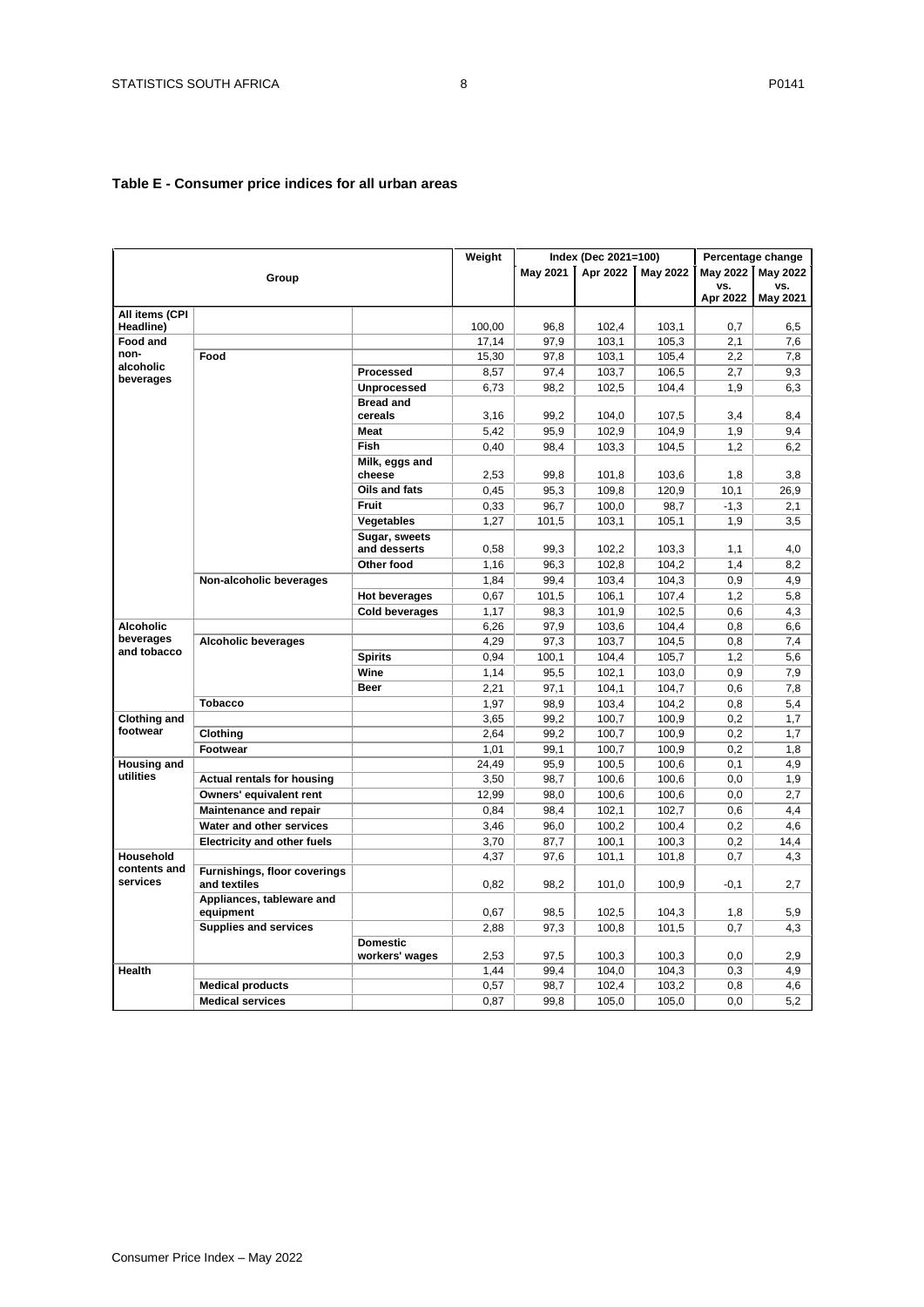## **Table E - Consumer price indices for all urban areas (concluded)**

|                                   |                                                   |               | Weight |                 | Index (Dec 2021=100) |                 |                 | Percentage change |
|-----------------------------------|---------------------------------------------------|---------------|--------|-----------------|----------------------|-----------------|-----------------|-------------------|
|                                   | Group                                             |               |        | <b>May 2021</b> | Apr 2022             | <b>May 2022</b> | <b>May 2022</b> | <b>May 2022</b>   |
|                                   |                                                   |               |        |                 |                      |                 | VS.             | VS.               |
|                                   |                                                   |               |        |                 |                      |                 | Apr 2022        | May 2021          |
| <b>Transport</b>                  |                                                   |               | 14,35  | 91,5            | 105,1                | 105,9           | 0,8             | 15,7              |
|                                   | <b>Purchase of vehicles</b>                       |               | 5,91   | 97,4            | 102.8                | 103.3           | 0,5             | 6,1               |
|                                   | Private transport operation                       |               | 6,01   | 87,0            | 108,5                | 110,4           | 1,8             | 26,9              |
|                                   |                                                   | Fuel          | 4,82   | 84,3            | 109,6                | 111,7           | 1,9             | 32,5              |
|                                   |                                                   | Other running |        |                 |                      |                 |                 |                   |
|                                   |                                                   | costs         | 1,19   | 99.5            | 104.0                | 105.0           | 1,0             | 5,5               |
|                                   | <b>Public transport</b>                           |               | 2,43   | 89.8            | 102,1                | 101,0           | $-1,1$          | 12,5              |
| Communication                     |                                                   |               | 2,42   | 100,5           | 99.6                 | 99,9            | 0,3             | $-0,6$            |
|                                   | Postal services and<br>telecommunication services |               | 2,23   | 100,0           | 100,0                | 100,2           | 0,2             | 0,2               |
|                                   | <b>Telecommunication</b>                          |               |        |                 |                      |                 |                 |                   |
|                                   | equipment                                         |               | 0,19   | 109,7           | 94,9                 | 96,6            | 1,8             | $-11,9$           |
| <b>Recreation and</b>             |                                                   |               | 5,20   | 99,1            | 100,7                | 101,0           | 0,3             | 1,9               |
| culture                           | <b>Recreational equipment</b>                     |               | 1,28   | 97,5            | 101,4                | 101,5           | 0,1             | 4,1               |
|                                   | <b>Recreational and cultural</b>                  |               |        |                 |                      |                 |                 |                   |
|                                   | services                                          |               | 3,14   | 99,7            | 100,3                | 100,3           | 0,0             | 0,6               |
|                                   | Books, newspapers and                             |               |        |                 |                      |                 |                 |                   |
|                                   | stationery                                        |               | 0,61   | 98,4            | 101,8                | 102,6           | 0,8             | 4,3               |
|                                   | Package holidays                                  |               | 0,17   | 101,8           | 101,3                | 103,9           | 2,6             | 2,1               |
| Education                         |                                                   |               | 2,62   | 100,0           | 104,4                | 104,4           | 0,0             | 4,4               |
|                                   | Primary and secondary                             |               | 1,57   | 100.0           | 104.5                | 104.5           | 0.0             | 4,5               |
|                                   | Tertiary                                          |               | 1,05   | 100,0           | 104.2                | 104,2           | 0,0             | 4,2               |
| <b>Restaurants</b>                |                                                   |               | 3,25   | 97,7            | 103,3                | 103,8           | 0,5             | 6,2               |
| and hotels                        | <b>Restaurants</b>                                |               | 2,20   | 97,3            | 102,1                | 103,0           | 0,9             | 5,9               |
|                                   | <b>Hotels</b>                                     |               | 1,05   | 98.7            | 105.7                | 105.4           | $-0,3$          | 6,8               |
| <b>Miscellaneous</b><br>goods and |                                                   |               | 14,81  | 99,0            | 102,8                | 102,9           | 0,1             | 3,9               |
|                                   | Personal care                                     |               | 2,10   | 98,8            | 103,2                | 104,3           | 1,1             | 5,6               |
| services                          | <b>Insurance</b>                                  |               | 9,89   | 98,9            | 102,9                | 102,9           | 0,0             | 4,0               |
|                                   | <b>Financial services</b>                         |               | 1,53   | 99.6            | 102.9                | 102.9           | 0,0             | 3,3               |
|                                   | Other goods and services                          |               | 1,29   | 100.0           | 100.6                | 100.6           | 0.0             | 0.6               |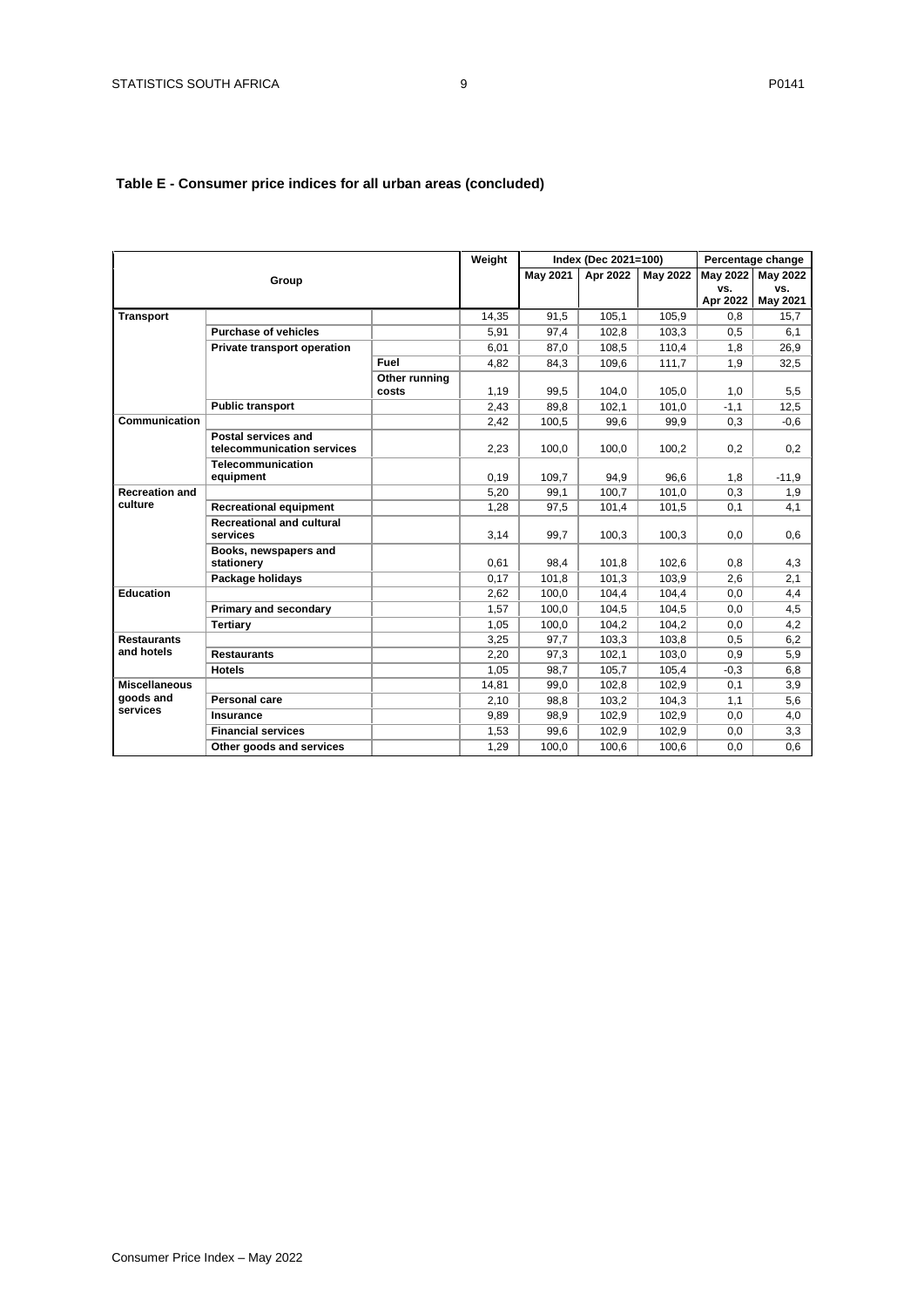## <span id="page-9-0"></span>**Table F - Survey schedule for non-monthly surveys**

| Quarterly                                                          |                                                                                                                                      |  |  |  |  |  |
|--------------------------------------------------------------------|--------------------------------------------------------------------------------------------------------------------------------------|--|--|--|--|--|
| January, April, July, October                                      | Gymnasium fees (Recreation and culture)<br>Funeral<br>expenses, funeral<br>policies,<br>gravestone<br>maintenance<br>(Miscellaneous) |  |  |  |  |  |
|                                                                    | Private-sector hospitals (Health)                                                                                                    |  |  |  |  |  |
| February, May, August, December                                    | Rugby tickets (Recreation and culture)                                                                                               |  |  |  |  |  |
|                                                                    | Cricket tickets (Recreation and culture)                                                                                             |  |  |  |  |  |
|                                                                    | Actual rentals for housing, owners' equivalent rent (Housing and<br>utilities)                                                       |  |  |  |  |  |
| March, June, September, December                                   | Domestic workers' wages (Household contents and services)                                                                            |  |  |  |  |  |
|                                                                    | Taxi fares, train fares (Transport)                                                                                                  |  |  |  |  |  |
|                                                                    | Motor vehicle insurance (Miscellaneous)                                                                                              |  |  |  |  |  |
| <b>Biannual</b>                                                    |                                                                                                                                      |  |  |  |  |  |
| January, July                                                      | Building insurance, household content insurance (Miscellaneous)                                                                      |  |  |  |  |  |
| February, April                                                    | Medical aid (Miscellaneous)                                                                                                          |  |  |  |  |  |
| April, October                                                     | Television licences (Recreation and culture)                                                                                         |  |  |  |  |  |
| May, November                                                      | Electricians, plumbers (Housing and utilities)                                                                                       |  |  |  |  |  |
| July, August                                                       | Municipal charges for water, property rates and electricity (Housing and<br>utilities)                                               |  |  |  |  |  |
| Annual                                                             |                                                                                                                                      |  |  |  |  |  |
|                                                                    | Post box rental (Communication)                                                                                                      |  |  |  |  |  |
| January                                                            | Lotto tickets (Recreation and culture)                                                                                               |  |  |  |  |  |
| February                                                           | Private-sector doctors and dentists (Health)                                                                                         |  |  |  |  |  |
|                                                                    | School and university tuition fees (Education)                                                                                       |  |  |  |  |  |
| March                                                              | Toll fees (Transport)                                                                                                                |  |  |  |  |  |
|                                                                    | University boarding fees (Restaurants and hotels)                                                                                    |  |  |  |  |  |
|                                                                    | Crèche fees (Miscellaneous)                                                                                                          |  |  |  |  |  |
|                                                                    | Public-sector hospitals and doctors (Health)                                                                                         |  |  |  |  |  |
| April                                                              | Stamps (Communication)                                                                                                               |  |  |  |  |  |
| Other                                                              |                                                                                                                                      |  |  |  |  |  |
| January, March, April, June, July, September,<br>October, December | Local bus fares (Transport)                                                                                                          |  |  |  |  |  |

Additional surveys are conducted for these items when Stats SA is aware of significant price changes outside regular survey months.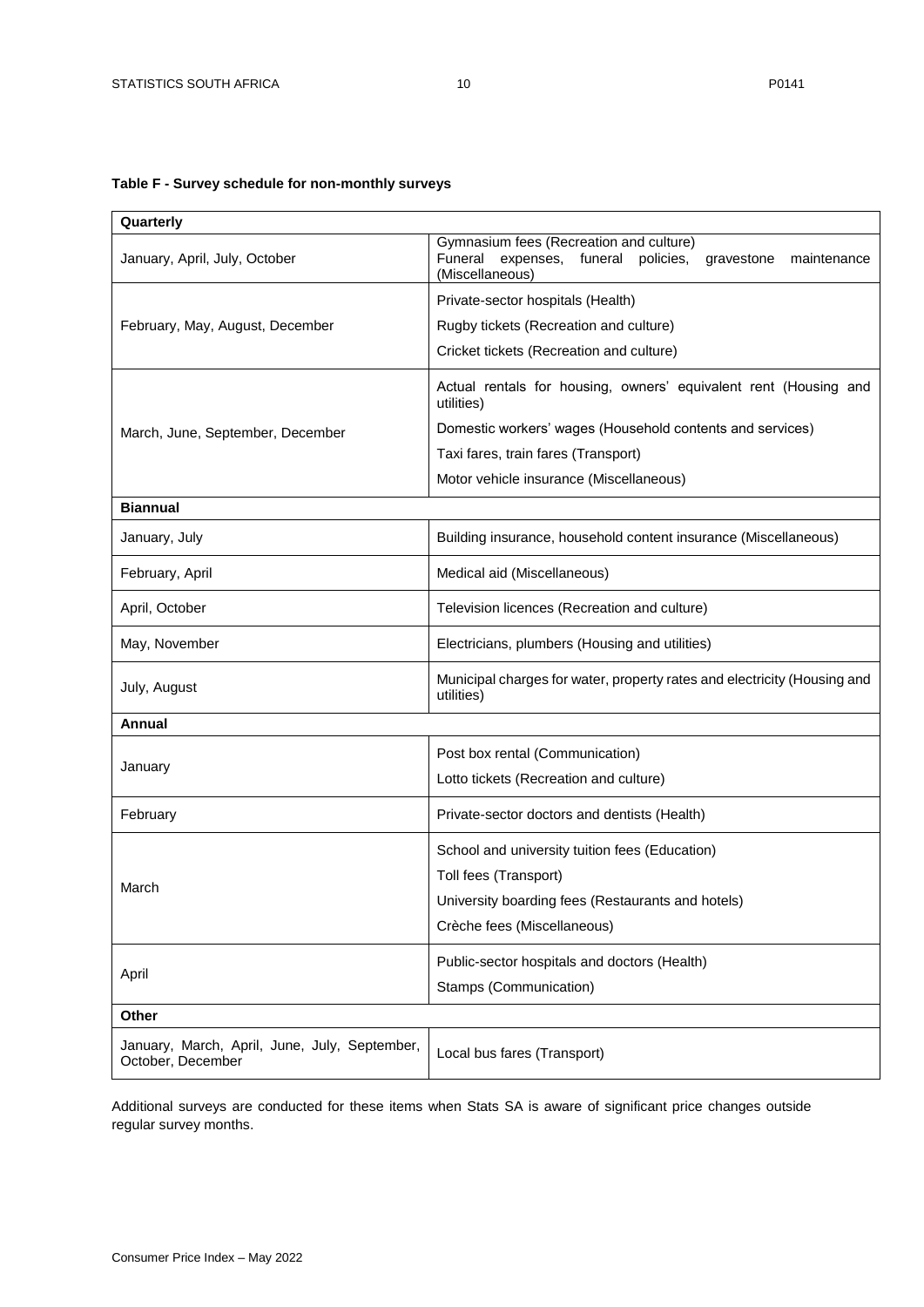## <span id="page-10-0"></span>**GLOSSARY**

A complete set of definitions is available in the methods and sources document on the Stats SA website [http://www.statssa.gov.za/?page\\_id=2528](http://www.statssa.gov.za/?page_id=2528)

| <b>Annual inflation rate</b>        | The annual inflation rate is the change in the index of the relevant month of<br>the current year compared with the index of the same month in the previous<br>year expressed as a percentage.                                                                                                                                                                                                                                                                                                                                                                                                                            |
|-------------------------------------|---------------------------------------------------------------------------------------------------------------------------------------------------------------------------------------------------------------------------------------------------------------------------------------------------------------------------------------------------------------------------------------------------------------------------------------------------------------------------------------------------------------------------------------------------------------------------------------------------------------------------|
| Annual percentage change            | The annual percentage change is the change in the index of the relevant<br>month of the current year compared with the index of the same month in the<br>previous year expressed as a percentage.                                                                                                                                                                                                                                                                                                                                                                                                                         |
| Average annual inflation rate       | The average annual inflation rate is the change in the average index of one<br>year compared with the average index of the previous year expressed as a<br>percentage.                                                                                                                                                                                                                                                                                                                                                                                                                                                    |
| Average annual percentage<br>change | The average annual percentage change is the change in the average index<br>of one year compared with the average index of the previous year expressed<br>as a percentage.                                                                                                                                                                                                                                                                                                                                                                                                                                                 |
| <b>CPI for administered prices</b>  | An administered price is defined as the price of a product which is set<br>consciously by an individual producer or group of producers and/or any price<br>which can be determined or influenced by government, either directly or<br>through a government agency/institution without reference to market forces.<br>Products and services included are assessment rates, water, electricity,<br>paraffin, petrol, diesel, public transport - trains, motor licences, motor<br>registration, telephone fees, cell calls, television licence, school fees,<br>university/technicons/colleges and university boarding fees. |
| <b>CPI for regulated prices</b>     | Regulated prices are those administered prices that are monitored and<br>controlled by government policy. To this end, price regulation does not<br>necessarily imply the presence of an economic regulator, but the restriction<br>on the extent to which prices may vary, depending on government's policy<br>objective. Products and services included are water, electricity, paraffin,<br>petrol, diesel, telephone fees and cell calls.                                                                                                                                                                             |
| CPI per expenditure decile          | Decile 1 - up to R 20 140;<br>Decile 2 - R 20 141 up to R 33 619;<br>Decile 3 - R 33 620 up to R 48 673;<br>Decile 4 - R 48 674 up to R 65 213;<br>Decile 5 - R 65 214 up to R 84 698;<br>Decile 6 - R 84 699 up to R 109 163;<br>Decile 7 - R 109 164 up to R 143 174;<br>Decile 8 - R 143 175 up to R 199 920;<br>Decile 9 - R 199 921 up to R 312 246; and<br>Decile 10 - R 312 247 and more.                                                                                                                                                                                                                          |
| <b>Inflation rate</b>               | The inflation rate is the change in the CPI for all items of the relevant month<br>of the current year compared with the CPI for all items of the same month in<br>the previous year expressed as a percentage.                                                                                                                                                                                                                                                                                                                                                                                                           |
| Monthly percentage change           | The monthly percentage change is the change in the index of the relevant<br>month compared with the index of the previous month expressed as a<br>percentage.                                                                                                                                                                                                                                                                                                                                                                                                                                                             |
| <b>Rural CPI</b>                    | The rural CPI is compiled using data from rural and urban areas in<br>accordance with the purchasing patterns of rural residents.                                                                                                                                                                                                                                                                                                                                                                                                                                                                                         |